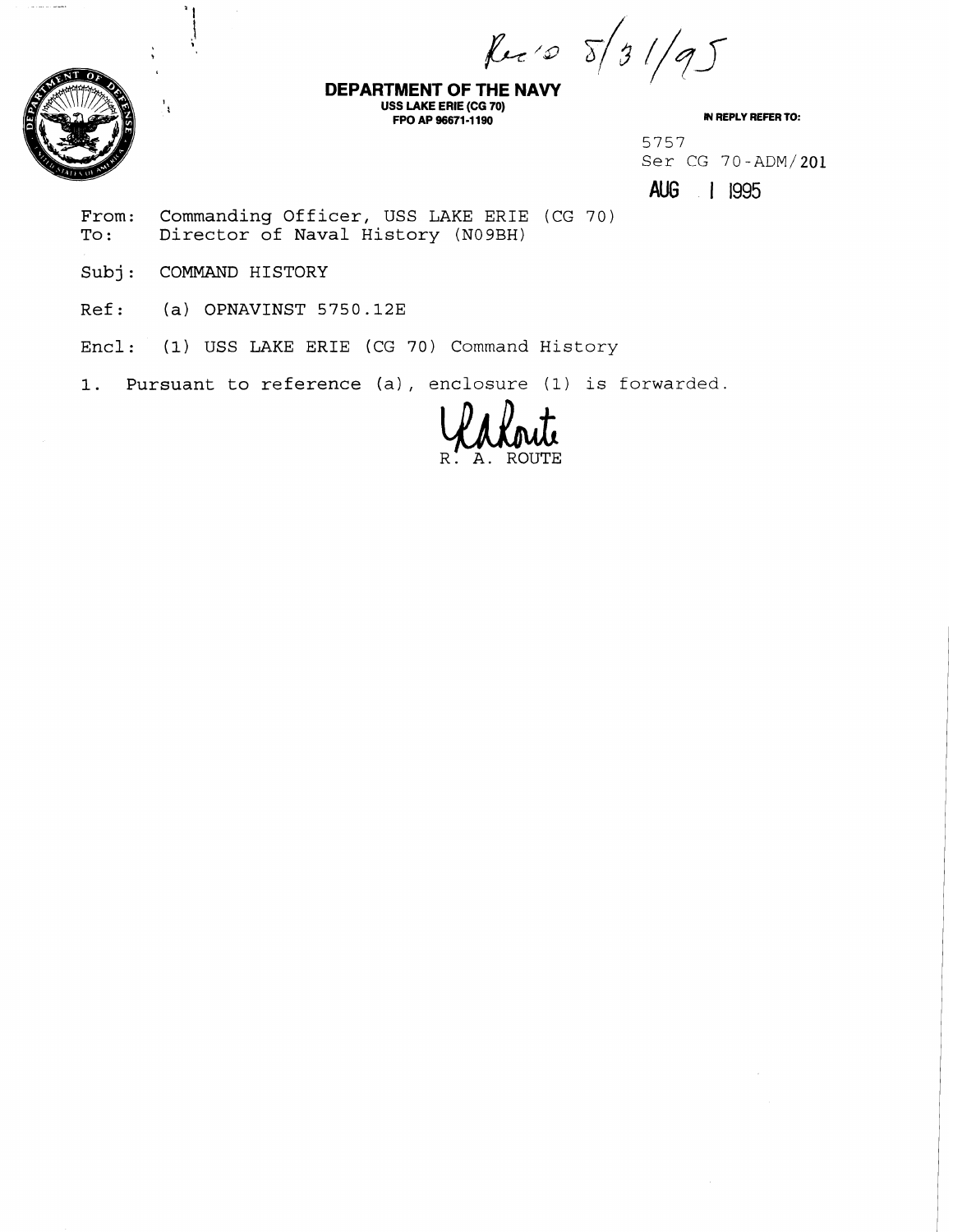#### **USS LAKE ERIE (CG 70) COMMAND HISTORY**

#### COMMAND COMPOSITION AND ORGANIZATION

USS LAKE ERIE'S mission is to conduct prompt and sustained combat operations at sea in support of a Carrier Battle Group or an Amphibious Ready Group.

The TICONDEROGA class cruiser is designed for a multiwarfare environment, which enables ships like LAKE ERIE to function in protective roles while still maintaining the ability to perform power projection ashore. LAKE ERIE has the ability to defend against coordinated attacks involving surface, subsurface, and airborne threats using the computerized AEGIS Combat Systems suite.

LAKE ERIE, homeported in Pearl Harbor, Hawaii, is commanded **by** Captain Ronald A. Route, USN. A member of the U.S. Pacific Fleet, her Immediate Superior in Command (ISIC) is Commander Cruiser-Destroyer Group ONE. Ship's Company is comprised of 360 officers and crew divided into five departments: Combat Systems, Operations, Engineering, Supply, and Navigation/Administration. Each department is comprised of various ratings, grouped into divisions. Each division is responsible for a specific area of operation within LAKE ERIE. In addition, LAKE ERIE is able to embark a Helicopter Detachment consisting of two Light Airborne Multi-Purpose System (LAMPS) MK I11 SH-GOB helicopters, fully integrating their capabilities with those of the ship in the areas of Anti-Submarine Warfare and Anti-Surface Warfare.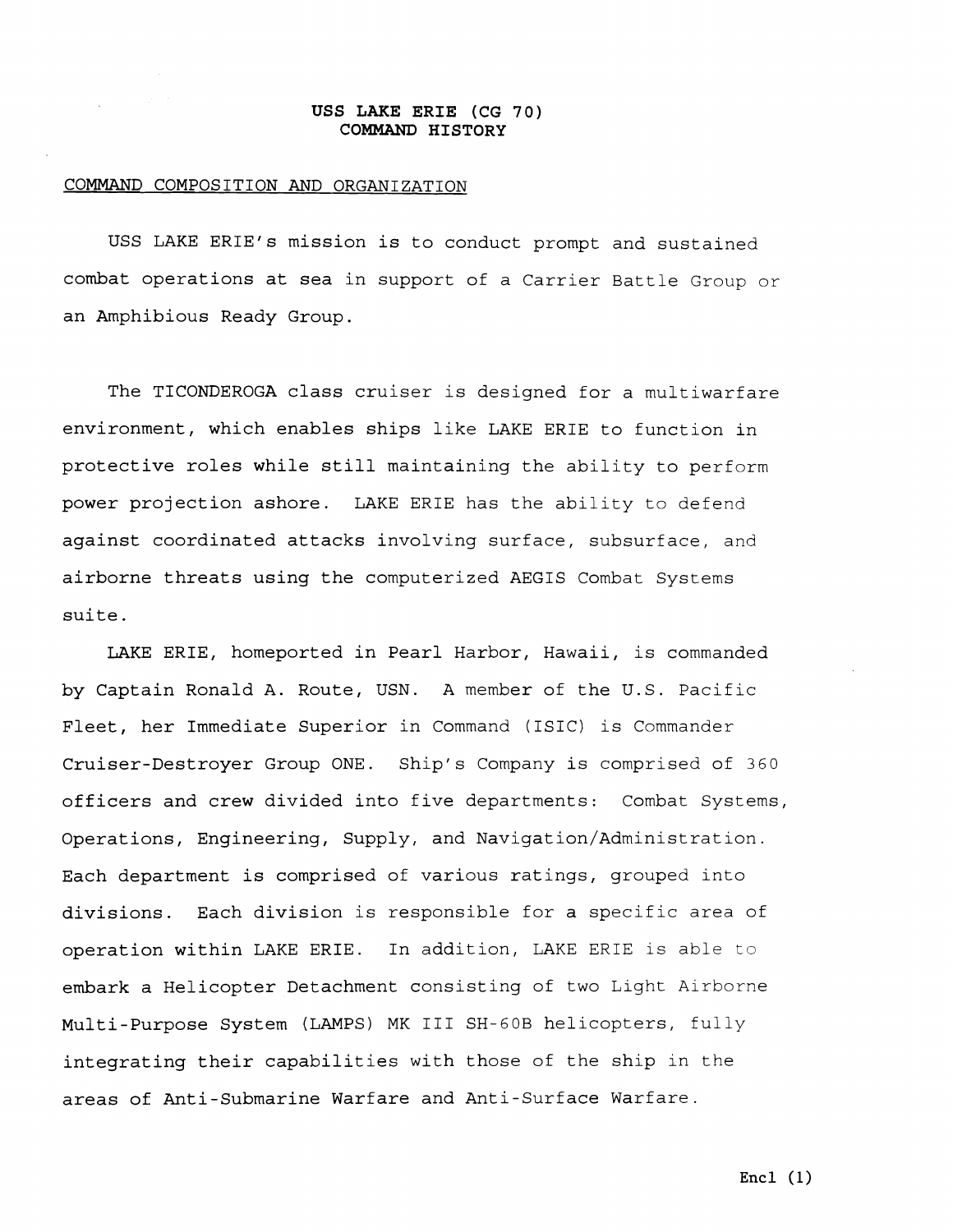# **CHRONOLOGY FOR 1994**

## January

| $03 - 31$ | Post Shakedown Availability, Pearl Harbor Naval |
|-----------|-------------------------------------------------|
|           | Shipyard                                        |
| 05        | Undocking from dry dock                         |
| 26        | Crew move aboard                                |

## February

| 01-26     | Post Shakedown Availability (continued)                   |
|-----------|-----------------------------------------------------------|
| $03 - 14$ | TOMAHAWK Weapons System Block III installation            |
| 14-17     | TOMAHAWK Weapons System material certification            |
| -23-      | Fast cruise                                               |
| 24        | Post Shakedown Availability sea trial, Hawaiian<br>OPAREA |

### March

| 07-10     | Deperming, Pearl Harbor, HI                      |
|-----------|--------------------------------------------------|
| $13 - 16$ | AEGIS Computer Baseline 5.0.2 upqrade            |
| 14-16     | Weapons onload, Naval Magazine Lualualei         |
| $21 - 31$ | Tailored Ship Training Availability II, Hawaiian |
|           | OPAREA                                           |

# April

| $05 - 29$ | CNO Project 623-2 Standard Missile Two Block IV |  |  |
|-----------|-------------------------------------------------|--|--|
|           | Waterfront Integrated Testing, Pearl Harbor, HI |  |  |

#### May

| $02 - 06$ | Tailored Ship Training Availability III, Hawaiian   |
|-----------|-----------------------------------------------------|
|           | OPAREA                                              |
| 04        | Accidental Firing of Close in Weapons System (CIWS) |
|           | in Pearl Harbor                                     |
| $09 - 20$ | Final Evaluation Period                             |
| $09 - 13$ | Logistics Management Assessment                     |
| $11 - 13$ | Cruise Missile Tactical Qualification               |
| 21        | Visit ship for Armed Forces Day                     |
| $25 - 31$ | RIMPAC - Multinational Exercise, Hawaiian OPAREA    |
|           |                                                     |

#### June

|  |                                       | 01-17 RIMPAC - Multinational exercise (continued) |
|--|---------------------------------------|---------------------------------------------------|
|  | 20-30 Combat Systems Readiness Review |                                                   |

 $\bar{z}$ 

 $\bar{z}$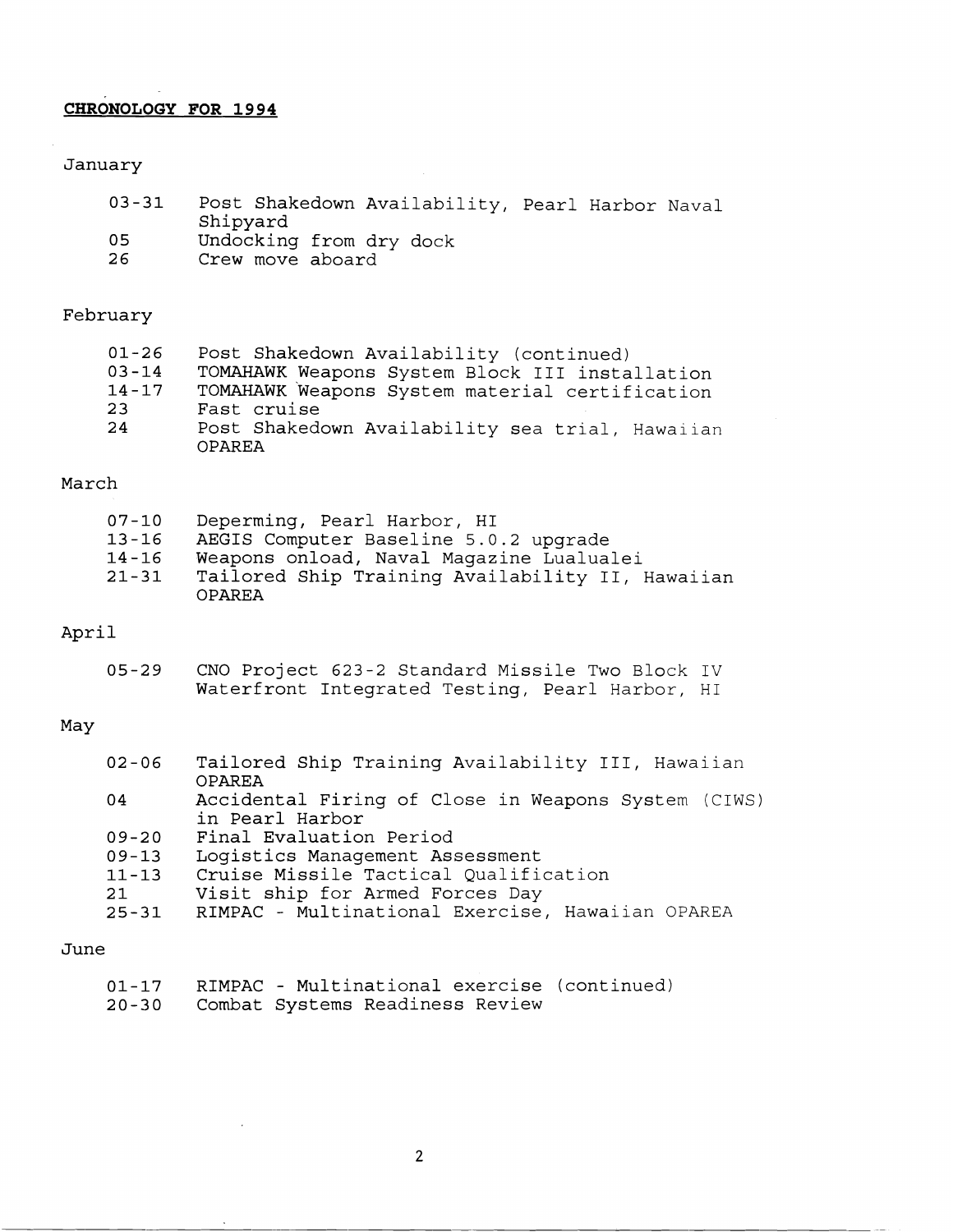# July

| 01<br>$06 - 12$              | Combat Systems Readiness Review (continued)<br>CNO Project 623-2 Standard Missile Two Block IV<br>Developmental Test, Pacific Missile Test Facility<br>(PMRF)     |
|------------------------------|-------------------------------------------------------------------------------------------------------------------------------------------------------------------|
| 21                           | Change of Command - CAPT R.A. Route relieves CAPT<br>W.H. Parks                                                                                                   |
| $25 - 31$                    | CNO Project 623-1 Standard Missile Two Block IIIA<br>Follow On Operational Test and Evaluation, PMRF                                                              |
| August                       |                                                                                                                                                                   |
| $12 - 18$<br>23<br>$24 - 31$ | Multi-sail enroute San Diego<br>Weapons onload Seal Beach, California<br>FLEETEX 94 3A - CONSTELLATION Battle Group/ESSEX<br>Amphibious Ready Group, SOCAL OPAREA |
| September                    |                                                                                                                                                                   |
| 09<br>$19 - 22$              | Aviation Readiness Evaluation<br>12-18 FLEETEX 94 3B, SOCAL OPAREA<br>FLEETEX 94 3C, SOCAL OPAREA                                                                 |

 $\bar{\mathcal{A}}$ 

Multi-sail enroute Pearl Harbor

#### October

| $03 - 07$ | CNO Project 623-2 Standard Missile Two Block IV     |
|-----------|-----------------------------------------------------|
|           | Developmental Test and Initial Operational Test and |
|           | Evaluation, PMRF                                    |
| 08-31     | Pre-Overseas Movement Period                        |

#### November

| 01-07 | Pre-Overseas Movement Period (continued) |
|-------|------------------------------------------|
| 15    | Deploy with CONSTELLATION Battle Group   |

#### December

| $02 - 06$ | Exercise BEACHCREST 95-1 with United States Marine |
|-----------|----------------------------------------------------|
|           | Corps vicinity Okinawa                             |
| $06 - 10$ | Port call Yokosuka, Japan                          |
| $13 - 14$ | Bilateral exercise with Republic of Korea Naval    |
|           | Forces                                             |
| $15 - 17$ | Port call Pusan, Republic of Korea                 |
| $22 - 27$ | Port call Hong Kong                                |
| 31        | Port call Singapore                                |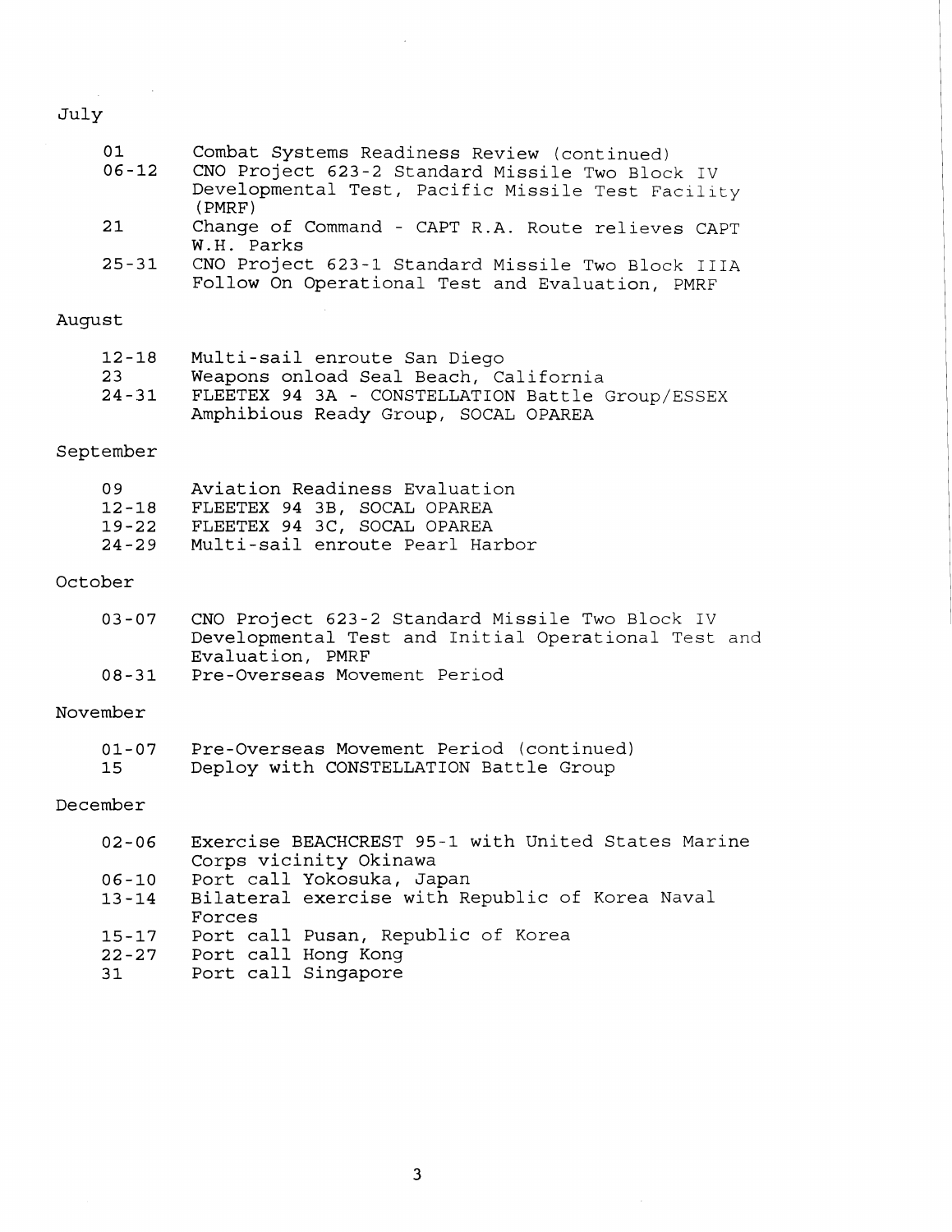#### **NARRATIVE**

Early January marked the end of LAKE ERIE'S dry dock period. On 5 January 1995, after two days of intensive preparations, LAKE ERIE was undocked from Dry Dock Four, Pearl Harbor Naval Ship Yard and escorted by tugs to Berth B17. The ship remained at B17 until the end of the Post Shakedown Availability.

The Post Shakedown Availability had two major objectives: (11, the correction of discrepancies discovered by the Board of Inspection and Survey during Final Contract Trials in November of 1994 and,  $(2)$ , the programmed installation of new or modified systems not completed during construction. During an intense twelve week period, six new systems were installed, major upgrades were performed on an additional forty systems, and over four-hundred jobs were completed by ship's force. The intensity of the around-the-clock work schedule and the large amount of ship's spaces affected made LAKE ERIE virtually uninhabitable. As a result, LAKE ERIE Sailors were moved to a berthing barge where they could live and sleep away from the noise of the ongoing work. As soon as the major industrial work was completed and all berthing spaces onboard had been repainted, the crew of LAKE ERIE moved off the berthing barge and back onto their ship. With the crew aboard, work continued on remaining projects until sea trials, scheduled for 24 February 1994.

In preparing for sea trials, LAKE ERIE conducted a fast cruise 23 February 1994. A fast cruise simulates the ship being underway and provides an opportunity to verify the underway watch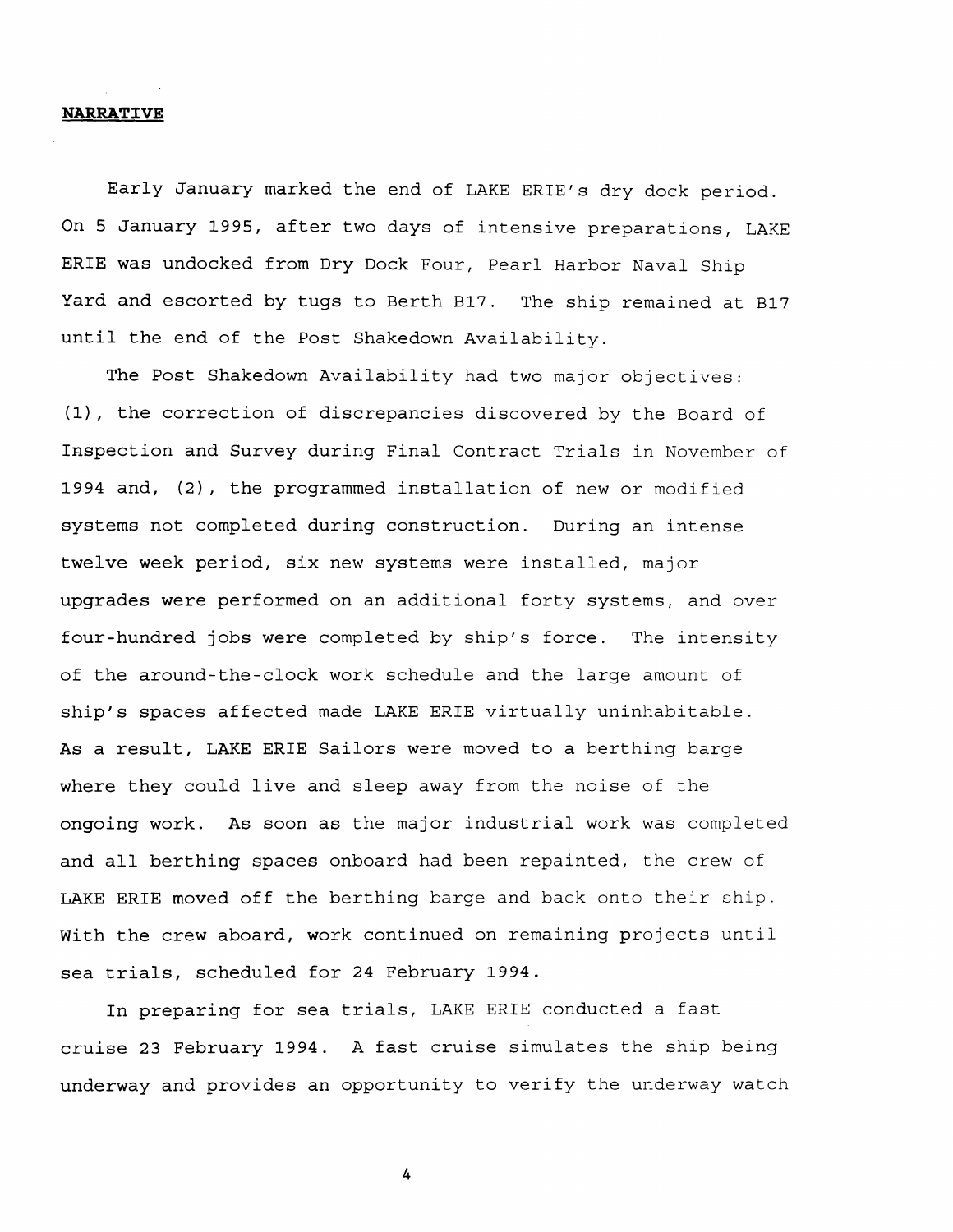organization, practice underway skills a little rusty from over three months inport, and rehearse some of the tests that would be required during sea trials the following day. On 24 February the crew took LAKE ERIE to sea under the watchful eye of numerous shipyard personnel, contractors, and government witnesses, each there to verify all availability work was completed correctly. All major systems were carefully tested or demonstrated and all performed superbly. LAKE ERIE'S Post Shakedown Availability was complete and the training cycle for LAKE ERIE'S upcoming deployment would soon begin.

March was a busy month for LAKE ERIE. On 7 March the ship travelled across Pearl Harbor to the deperming pier where it would remain until the 10th. Deperming is a process by which large electrical cables are wrapped around the ship and energized to reduce the magnetic signature the ship developed after remaining so long in one place during construction. With deperming complete, the ship again travelled across Pearl Harbor, this time to the Naval Magazine at Lualualei. From 14 to 16 March, the ship reloaded all the ammunition previously offloaded in preparation for Post Shakedown Availability. Concurrent with the ammunition onload, LAKE ERIE received a major AEGIS Weapon System computer baseline upgrade to version 5.0.2. This upgrade was the first step in preparing LAKE ERIE for participation in **CNO** Projects 623-1 and 623-2 to be conducted during July and August. The last week of March was dedicated to phase two of LAKE ERIE'S Tailored Ship Training Availability (TSTA 11). Assisted by several personnel from Afloat Training Group, Middle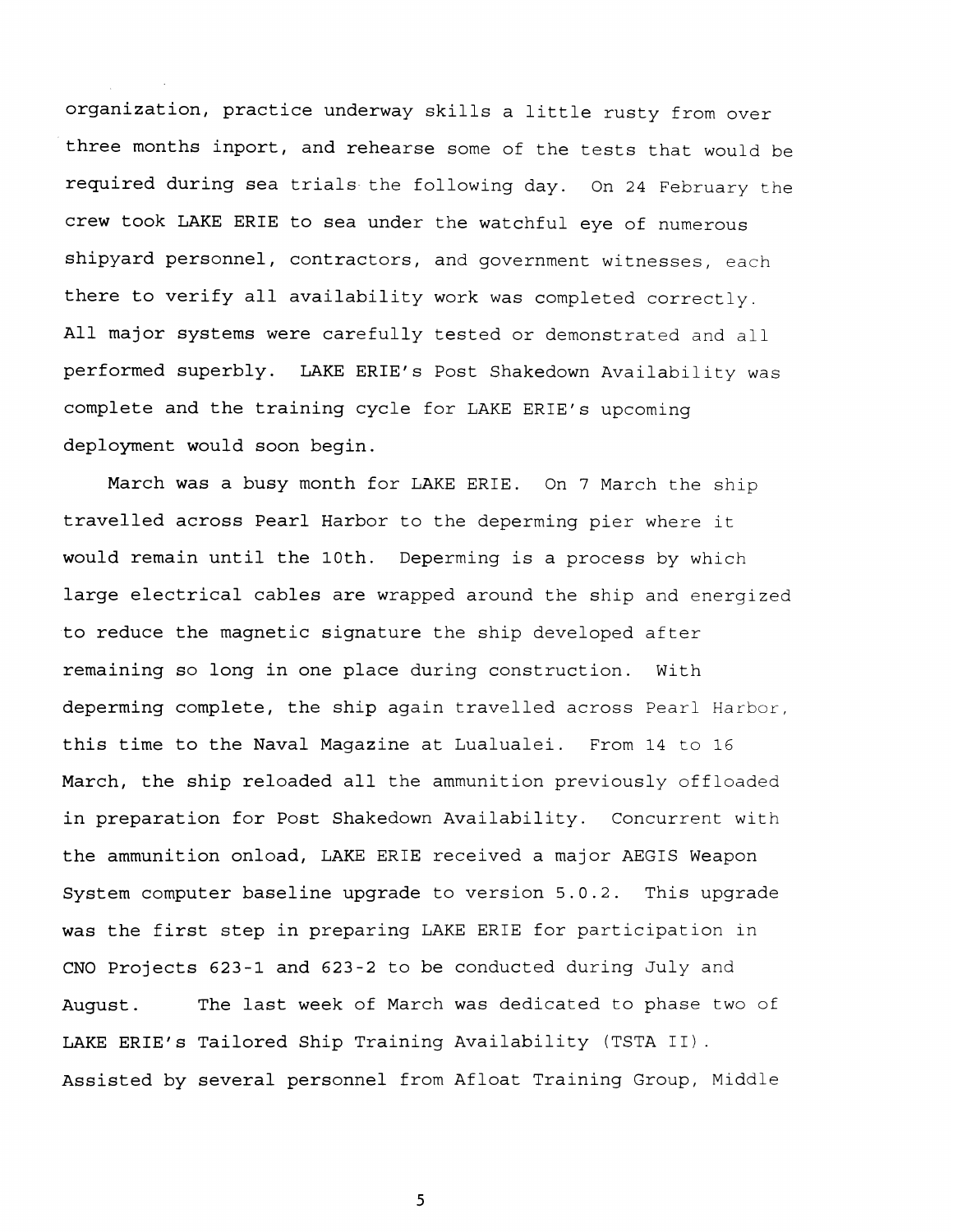pacific, the crew spent an intense period developing the skills and training teams necessary to effectively train themselves. Having already established the requisite training teams onboard (Combat Systems Training Team, Engineering Casualty Control Training Team, Damage Control Training Team and the Seamanship/ Navigation Training Team), this period focused on fine tuning their individual team training strategies. Drill development, performance evaluation, and team procedures received particular attention. The Afloat Training Group assist team ensured LAKE ERIE met all training requirements and guided the first few training scenarios.

Waterfront Integrated Testing (WIT) in preparation for CNO projects 623-1 and 623-2 dominated the month of April. Commencing 5 April with a week of equipment performance verification testing, WIT would continue until 29 April. Throughout the WIT process, every aspect of LAKE ERIE's combat system involved in the upcoming CNO Projects was thoroughly tested and exercised. Special modifications were installed to collect data and monitor the effects of launching a Standard Missile BLK IV.

April was also dedicated to training. Not only were LAKE ERIE's firing teams preparing for their part in the CNO Projects, the crew was making final preparations for phase three of Tailored Ship's Training Availability (TSTA 111). With all the training tools in place as a result of TSTA 11, the crew conducted fast cruises every Tuesday and built on the concept of training themselves.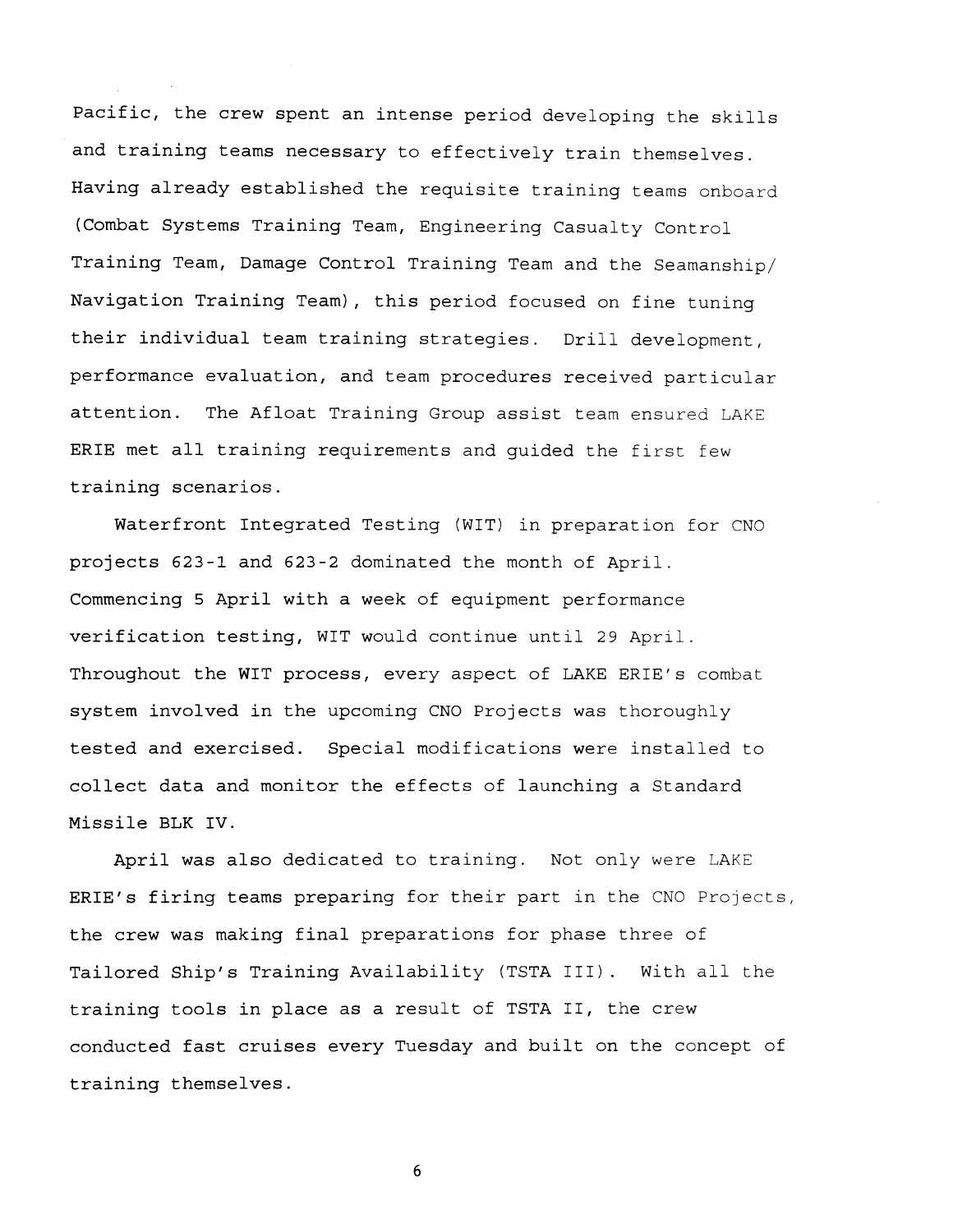TSTA I11 was conducted from 2 to 6 May. This dedicated week of underway and inport training was specifically designed for the ship to fine tune its preparations for the Final Evaluation period (FEP) and reinforce the concept of self training developed in TSTA 11. LAKE ERIE conducted scenario driven shipwide integrated training which flexed all the shipboard training teams in training and self assessment.

On 4 May while conducting maintenance on LAKE ERIE's Close In Weapon System (CIWS) during an inport period of TSTA 111, two 20mm rounds were accidentally discharged. A Judge Advocate General investigation was conducted by Commander, Destroyer Squadron THIRTY ONE which concluded that required CIWS pre and post-firing inspections had not been properly conducted and the rounds had gone undetected in the ammunition drive. The investigation also concluded that the rounds had most likely impacted harmlessly in an unpopulated area north of Aeia, Hawaii.

With TSTA I11 complete, LAKE ERIE entered into the Final Evaluation Period confident and prepared. This intense evaluation period was actually broken into three separate pieces. From the 9th to the 13th of May LAKE ERIE had its Logistics Management Assessment which thoroughly examined all facets of the ship's supply and maintenance functions. LAKE ERIE's success was a tribute to the attention and dedication of the entire Supply Department as well as the performance of the entire crew in maintenance performance and documentation. Next was the Cruise Missile Tactical Qualification. From the 11th to the 13th of May, an inspection team from the Pacific Fleet Cruise Missile

 $\overline{7}$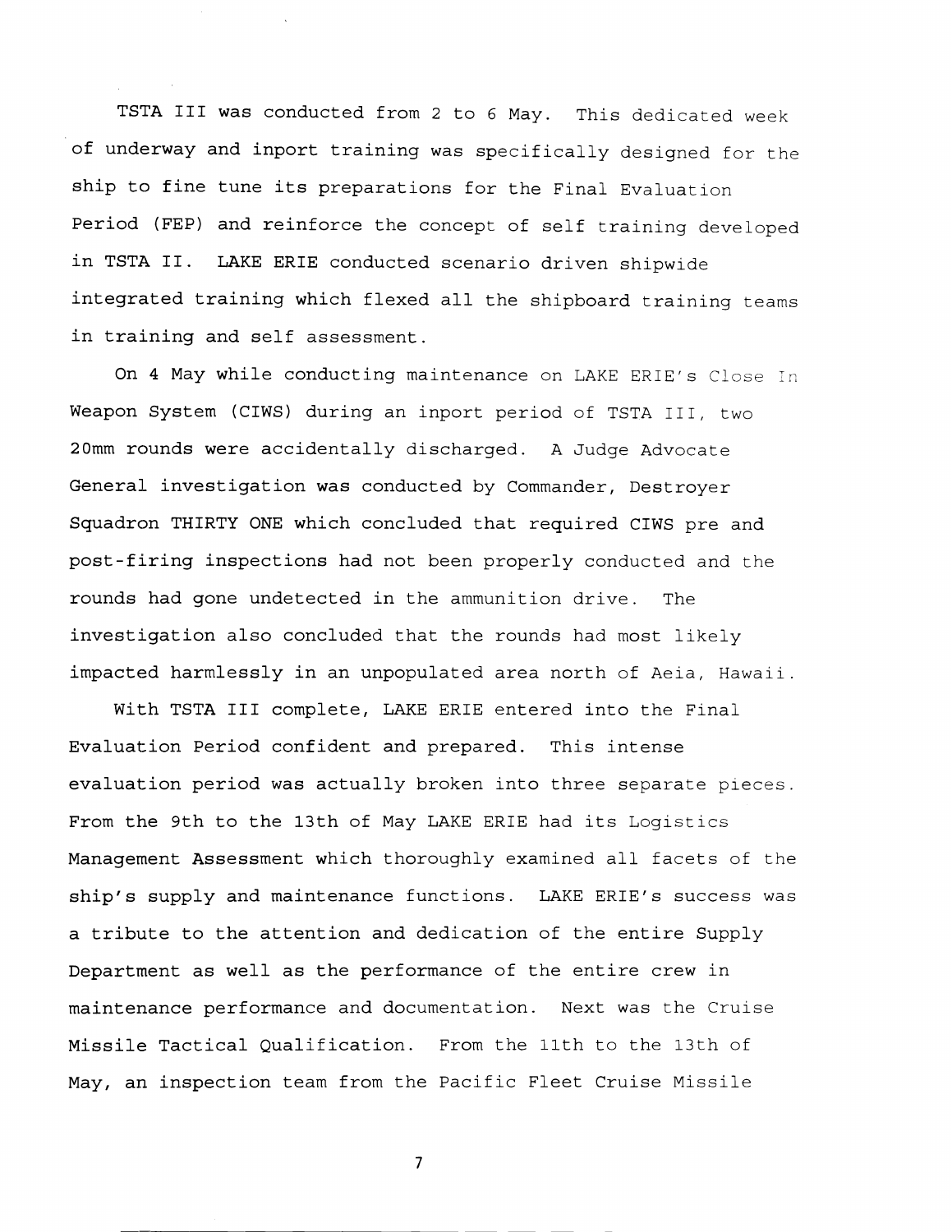Office evaluated LAKE ERIE's ability to conduct operations with both the TOMAHAWK and HARPOON cruise missile. This was the culmination of months of training and LAKE ERIE'S cruise misslle team performed superbly. From the 16th to the 20th LAKE ERIE was underway for final evaluation of its training teams. Afloat Training Group Middle Pacific again sent personnel to sea to evaluate LAKE ERIE's ability to effectively train. This evaluation period increased in complexity as the days progressed. Driven by a long running scenario, all facets of LAKE ERIE's ability **to** conduct sustained operations in a variety of situations were observed. From peacetime steaming to full battle, LAKE ERIE'S training teams and the entire crew were constantly challenged. Tasked to structure the entire training period, set goals, and evaluate standards of performance, the training teams were the cornerstone of LAKE ERIE's success.

Completion of this Final Evaluation Period marked the end of LAKE ERIE'S tailored ship training and the beginning of operations with the Fleet. Under the command of Commander, Cruiser-Destroyer Group ONE, LAKE ERIE was a part of the USS CONSTELLATION (CV 64) Carrier Battle Group which participated in RIMPAC-94 from the 25th of May to the 17th of June. RIMPAC is a multi-national exercise conducted in the Pacific Ocean every two years. Participants in RIMPAC-94 included the CONSTELLATION Battle Group, the USS ESSEX (LHD 2) Amphibious Ready Group, the USS INDEPENDENCE (CV 62) Battle Group; and naval forces from Japan, Canada, Chile, and Australia. RIMPAC-94 was conducted primarily in the Hawaiian Operating Area but did reach as far

 $\bf 8$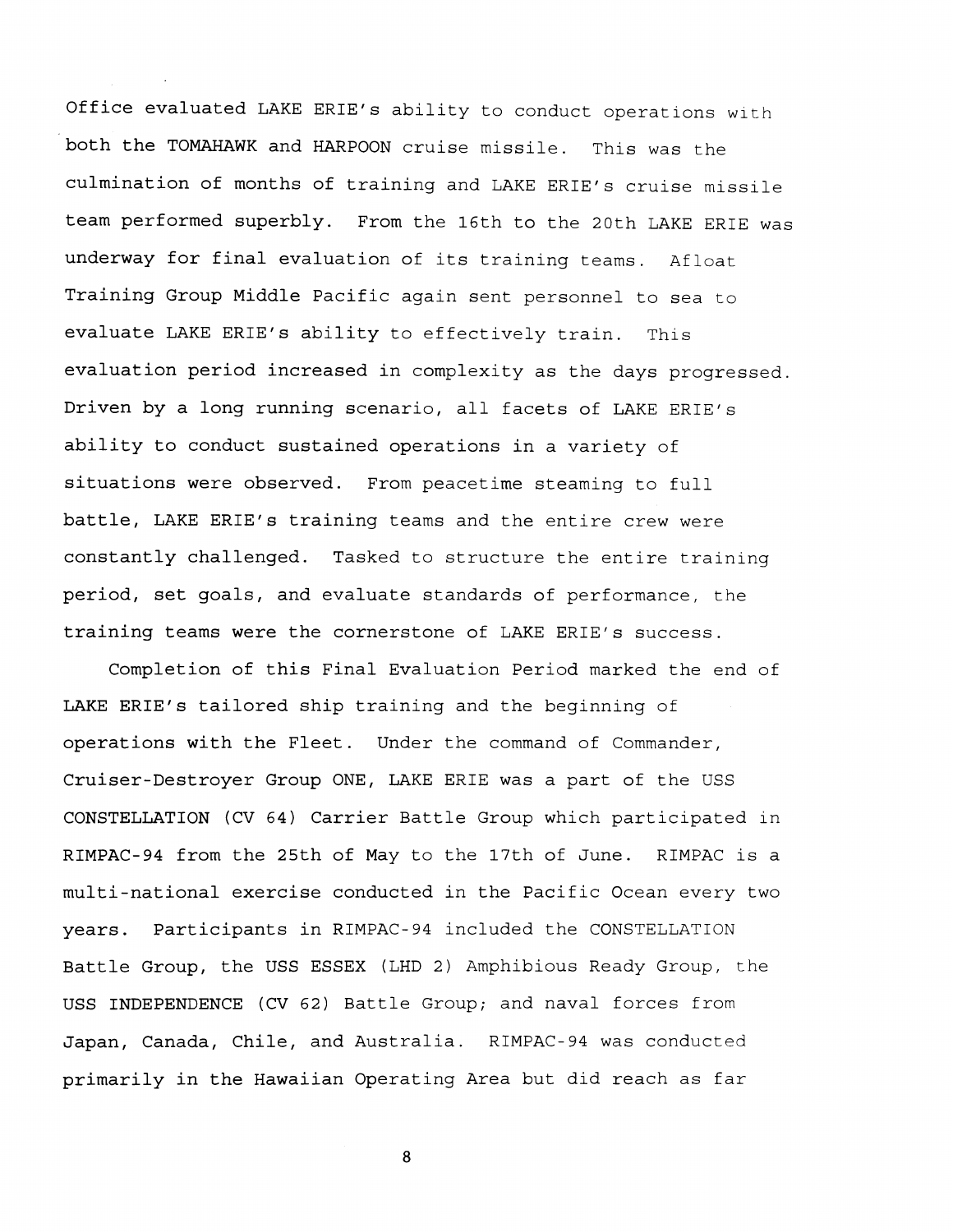west as Midway Island. Driven by a complex geo-political scenario, the exercise escalated tensions, both military and political, throughout several fictitious island countries. For nearly three weeks the exercise provided an excellent arena for the development and evaluation of multi-national communications, tactics, and command and control.

As soon as RIMPAC-94 was over, technical representative from Fleet Technical Support Center Pacific arrived for LAKE ERIE's Combat Systems Readiness Review (CSRR) scheduled from 20 May to 1 July. CSRR examines every aspect of the combat system. From maintenance records to equipment performance specification; everything was examined, tested, and evaluated. Not only was it a thorough look at the state of the combat system but it was a tremendous way for LAKE ERIE to begin work ups for the CNO project to be conducted in July.

Nearly the entire month of July was dedicated to the first at-sea testing of the Standard Missile Two Block IV (SM-2 BLK IV) during CNO Project 623-2 and the evaluation of the Standard Missile Two Block IIIA (SM-2 BLK IIIA) during CNO Project 623-1. The initial phase of 623-2, conducted from the 6th to the 12th of July, was primarily dedicated to a complete technical review of the SM-2 BLK IV missile's ability to perform at sea. The tests were conducted under the direction of the AEGIS Program Manager at the Pacific Missile Test Facility on and around the northern Hawaiian island of Kauai. In several highly controlled scenarios, the SM-2 BLK IV was fired against a variety of targets presenting many different threat profiles. This initial phase of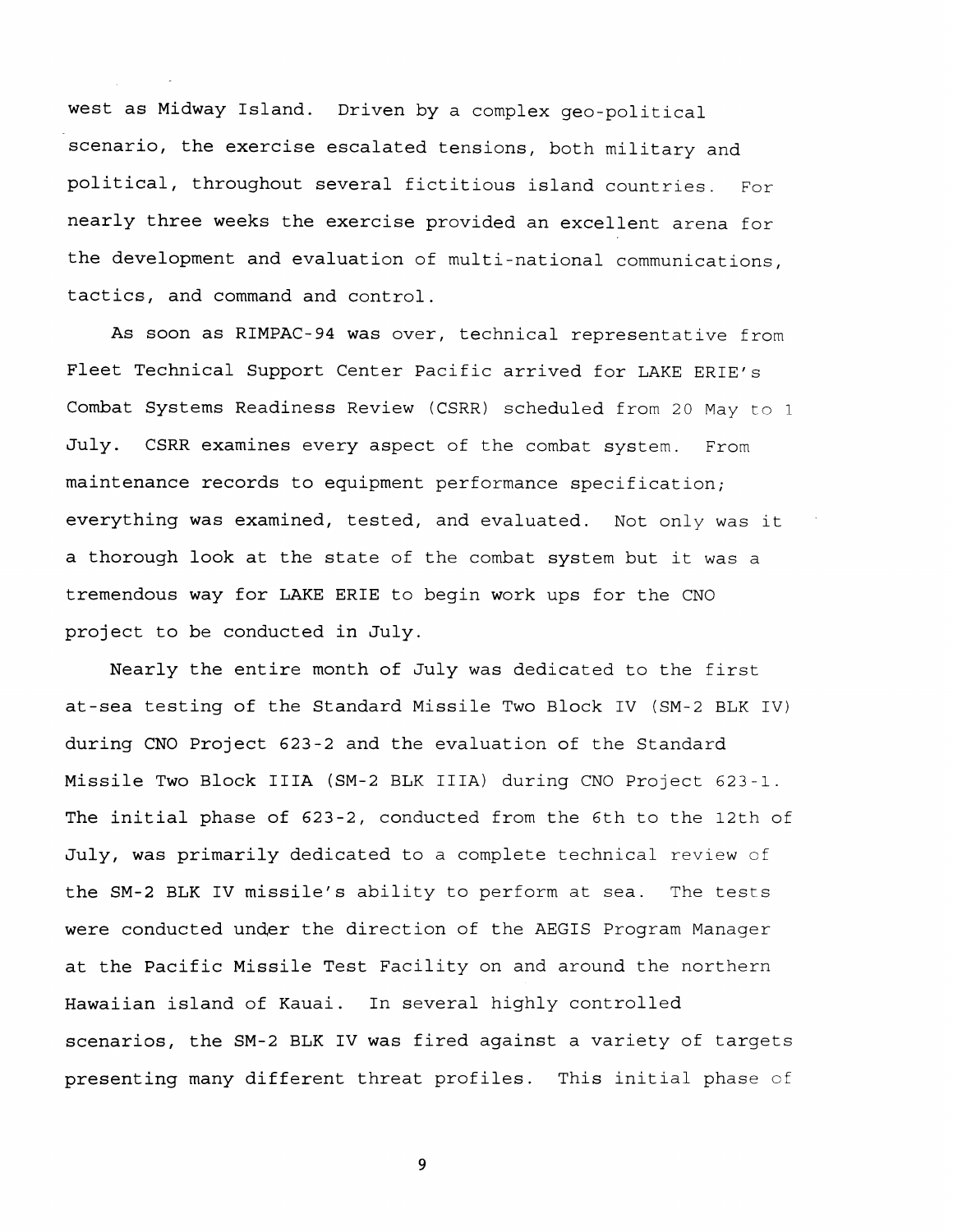the testing process was a resounding success. LAKE ERIE's firing teams performed superbly and the missile exceeded all expectations.

On 21 July Captain Ronald A. Route relieved Captain William H. Parks as Commanding Officer. The change of command ceremony was actually conducted a day earlier than scheduled due to the emergency sortie of all Pearl Harbor based ships. The sortie was required because of the danger presented by a hurricane located south of the islands. LAKE ERIE returned to port on the morning of 23 July after the hurricane failed to turn toward the island and passed safely well to the south.

Following the change of command, LAKE ERIE was back at sea off the coast of Kauai for CNO Project 623-1; SM-2 BLK IIIA Follow-on Operational Test and Evaluation (FOT&E). Directed by the Commander, Operational Test and Evaluation Force, this testing took place from 25 to 31 July and, unlike the SM-2 BLK IV technical review earlier in the month, was an intense evaluation of the SM-2 BLK IIIA missile in a "real world" operational environment. LAKE ERIE'S firing teams were faced with scenarios that had not been previously disclosed, targets whose profiles were unknown, and a hostile EW environment. Despite these challenges, the firing teams engaged all assigned targets providing an excellent baseline for further evaluation of the SM-2 BLK IIIA missile.

With the CNO Projects completed for the time being, LAKE ERIE began to look ahead and focus on the upcoming FLEET Exercise with the CONSTELLATION Battle Group and ESSEX Amphibious Ready Group.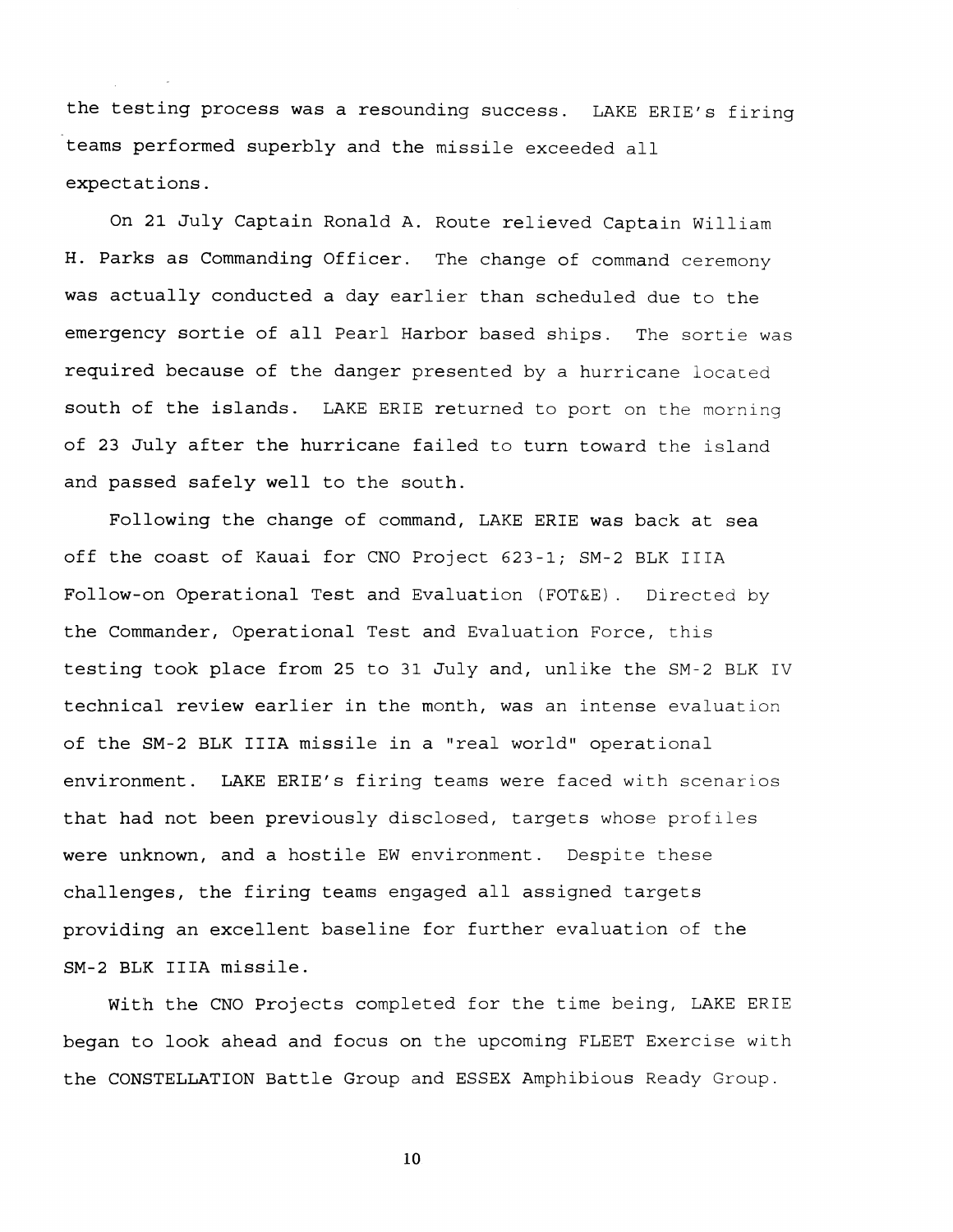Transiting to San Diego with USS CHOSIN (CG 65) from the 12th to the 18th of August to join the CONSTELLATION, LAKE ERIE took advantage of the time to conduct Force Anti-Air Warfare Commander Training with CHOSIN and representatives from AEGIS Training Support Group, Pearl Harbor.

Following a brief onload of three surface to air missiles at Naval Weapons Station, Seal Beach, CA, on the 23rd of August, LAKE ERIE sailed into the Southern California Operational Area to join the CONSTELLATION Battle Group and commence FLEETEX 94. FLEETEX 94, stretching from the 24th of August to the 22nd of September, was designed as a "graduation" exercise for the CONSTELLATION Battle group and ESSEX Amphibious Ready Group in preparation for their upcoming deployments. Structured similarly to RIMPAC 94, it also flexed communications and command and control and culminated in a successful live missile firing exercise at the Pacific Missile Test Center off the southern coast of California.

Immediately upon return to Pearl Harbor on the 29th of September, LAKE ERIE began final preparations for phase two of CNO Project 623-2; SM-2 BLK IV Developmental Test and Initial Operational Test and Evaluation (DT/IOT&E) to take place off the coast of Kauai from the 3rd to the 7th of October. A combined test and evaluation period under the auspices of the AEGIS Program Manager and Commander, Operation Test and Evaluation Force, this testing combined the same "real world" challenges previously encountered during SM-2 BLK IIIA testing in late July with a continuing technical review similar to the SM-2 BLK IV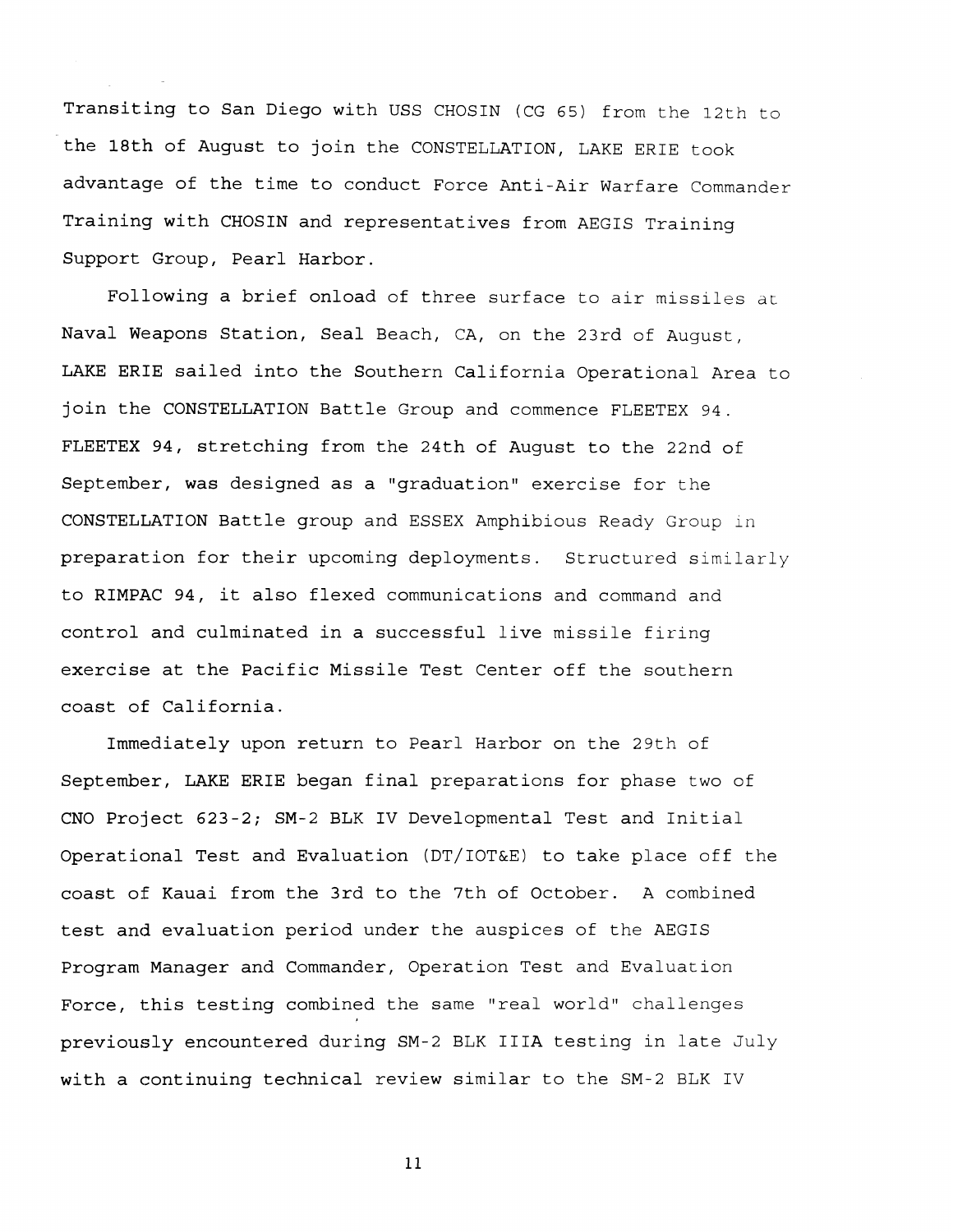firings in early July. Again the missile and LAKE ERIE's firing teams performance were outstanding.

The period from 8 October to 7 November was dedicated to Pre-Overseas Movement (POM) leave and upkeep. During this time the entire crew was provided the opportunity to take leave in either of two designated leave periods. On 8 November LAKE ERIE conducted a fast cruise to get the underway watch personnel back up to speed and on the 9th, LAKE ERIE spent a day at sea to ensure that all systems were "GO" for the deployment.

On 15 November LAKE ERIE departed Pearl Harbor in company with CHOSIN and USS CIMARRON (A0 177) and set sail on her maiden deployment. On **18** November the three ships rendezvoused with the rest of the CONSTELLATION Battle Group and began the transit to the Sea of Japan. From the 2nd to the 10th of December the C0NSTEL:LATION Battle Group participated in Exercise BEACHCREST-95 in the vicinity of Okinawa. Exercise BEACHCREST-95 was predominantly an air warfare exercise with U.S. Marine Corps and U.S. Navy aircraft as the major players. However, this exercise did provide LAKE ERIE with an excellent opportunity to exercise her Anti-Air Warfare team as she assumed duties as the Battle Group Anti-Air Warfare Commander (AW) until her departure on the 5th of May. From the 6th to the 10th of December LAKE ERIE was inport Yokosuka, Japan for some minor voyage repairs before continuing on to participate in a bi-lateral exercise with Republic of Korea Naval Forces. Following the exercises, the ships conducted a port visit to Pusan, South Korea from the 15th to the 17th of December. Departing Pusan on the 18th of